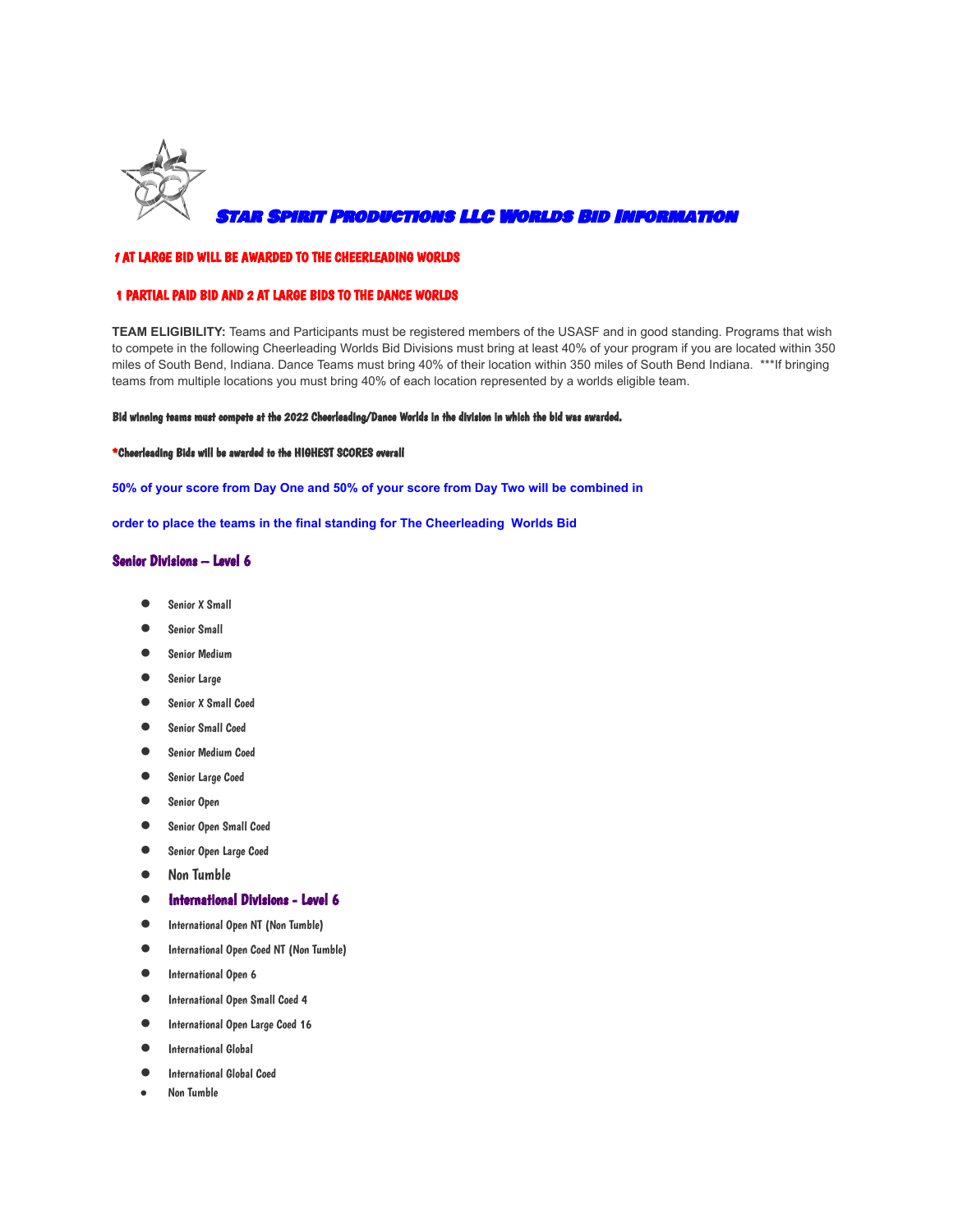## International Divisions - Level 7

- International Open
- International Open Small Coed 4
- International Open Large Coed 16
- Non Tumble

Star Spirit Dance Worlds Bid Declaration 2022

- Dance Divisions
- Senior
- Senior Coed
- Open
- Open Coed
- Open Male
- Jazz
- Pom
- Hop Hop
- Kick
- Contemporary/Lyrical
- ANY USASF Worlds Division

Dance Bids will be awarded to the TOP SCORES overall

One At Large bid guaranteed to the highest scoring Hip Hop Division Team if applicable.

The Partial Paid Bids will be awarded to the Highest Scores in a Worlds Quali- fying Division. The At Large Bids will be awarded to the Second/Third Highest Score\*\*.

Should a team already have a Paid/Partial or At Large Bid, the Bid will be awarded to the next most eligible team.

Dance Teams ONLY COMPETE ONCE in All Worlds Divisions

**Star Spirit Productions LLC**

# **WORLD BID DECLARATION - 2022 Cheerleading Worlds**